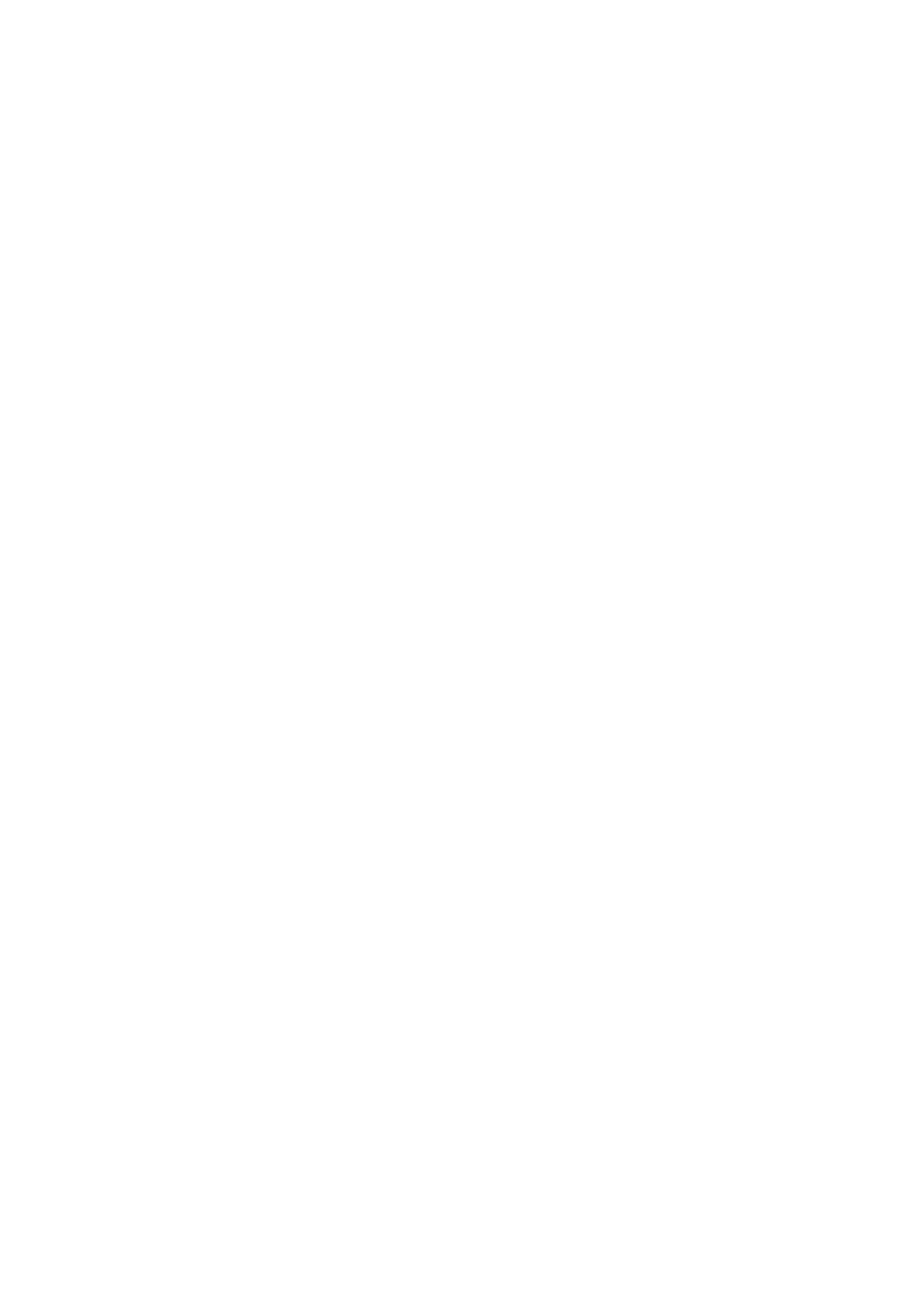

### **Types of Fostering**

#### **Emergency Placements**

This type of fostering involves caring for children who need somewhere safe to stay immediately, usually for a few days. This can often happen at very short notice.

#### **Short Term (Temporary) Placements**

Short-term foster carers provide a temporary place to stay until the child can return home to their own family, move into a longer-term fostering placement or an adoptive family is found.

#### **Long Term (Permanent) Placements**

These placements are where adoption is not an option, and the foster carer care for a child/young person up to and into adult independence.

#### **Respite Placements**

Respite placements are provided to give parents a break, or offer additional support if they do not have their own support network. In addition, respite is also offered to our own foster carers and is available in order to support placement demands and needs.

#### **Bridging Placements**

We can provide bridging placements for child or young people while permanency plans are being formulated. In such placements foster carers work with children/young people and their families toward reunification, or prepare children/young people for joining adoptive or long term/permanent fostering families or for moving to a semi-independent or an independent living arrangement.

#### **Parent and Child Placements**

This type of placement is provided to a mother and/or father and their child/ren, where foster carers can provide support and guidance to the parent(s) and help them develop parenting skills.

#### **Disability placements**

This type of fostering needs experience and skills in caring for children and young people who are disabled and / or require specialist medical care.

#### **Remand Placements**

Remand placements are for young people who have been remanded by a court to the care of an experienced foster carer.

## **What is the role of a fostering panel?**

The role of the Fostering Panel is to ensure the provision and approval of high quality Foster Homes for children who are placed with **Select Fostercare Services** that safeguards and promotes their welfare.

**Warren Cottage, Overton Drive, London, E11 2LW**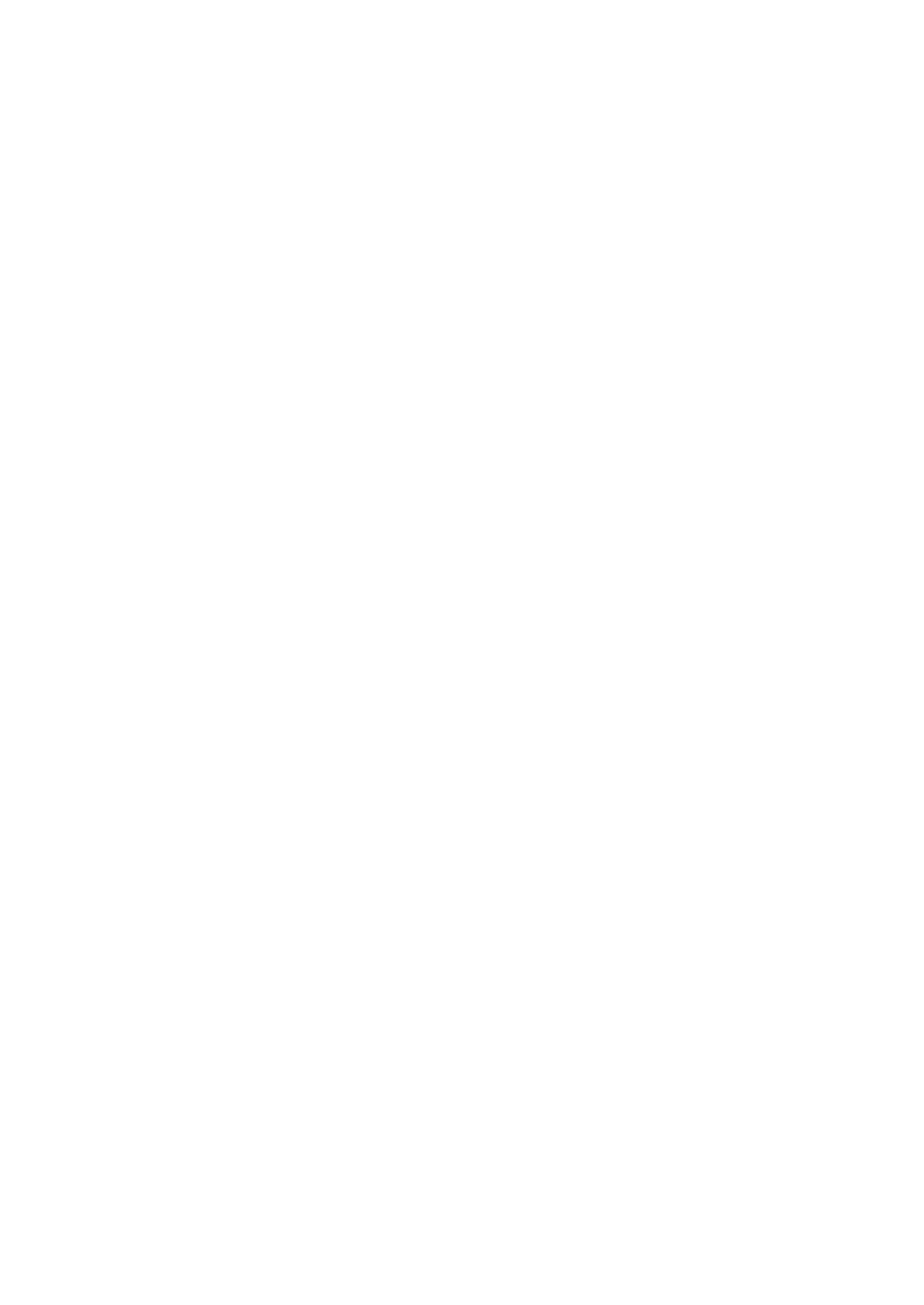

The Panel is committed to promoting diversity and reflect the community it serves; it will not discriminate on the grounds of gender, race, sexuality, religion, age or disability, or any other reason.

# **The welfare of children is paramount in all matters considered by the panel.**

#### **Key tasks:**

- Approval of prospective foster carers
- Reviewing foster carer's approval
- Termination (Deregistration) of foster carer's approval
- Change of approval
- Complaints and allegations
- Quality assurance

## **Statutory Function of the Fostering Panel:**

The Fostering Panel is constituted in accordance with the Fostering Service Regulation:

- To consider and recommend whether or not an eligible person is suitable for approval as a Foster Carer, to look after children and young people up to the age of 18 years, and the terms of that approval
- To recommend whether or not a person remains suitable to act as a Foster Carer and whether or not the terms of approval remain appropriate,

Recommendations for approval or reapproval will include specifying the age, gender and number of children who will normally be fostered and the evaluation of the Carer's future training needs.

#### **The Panel will also consider and make recommendations on:**

- The standard and quality of assessments and reports presented to it and give feedback to the Agency
- Request additional information including legal or medical advice it requires to make a recommendation
- Consulted on significant changes to the Agency's policies and procedures in relation to fostering
- Contribute to the Agency's Annual Review process through, the Panel Chair, and be provided with the annual report to help maintain high quality of services and development of good practice
- Monitor and review the functioning of the Panel and provide the Agency Decision Maker with an annual report

**Warren Cottage, Overton Drive, London, E11 2LW**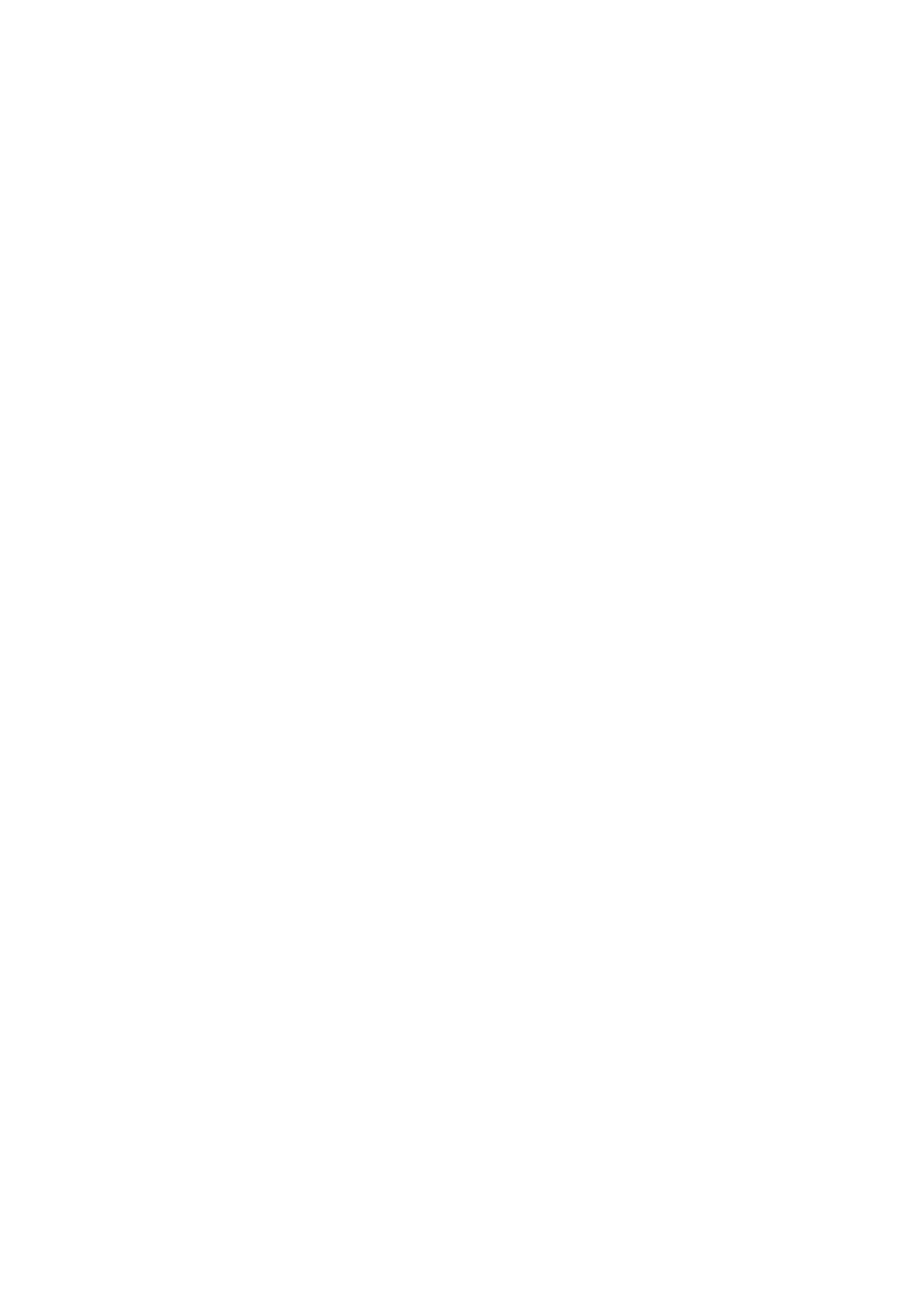

- To provide thorough and critical consideration of all cases presented before it and be transparent in the process of how it arrives at its recommendations which will be reflected in the Minutes of the Panel
- To consider and make recommendations on all cases referred to the Independent Reviewing mechanism as a result of an appeal against the Agency's decision

## **Legislation and Guidance**

#### **Fostering Services Regulations (England) 2011:**

Regulation 23 of the Fostering Services Regulations: Membership of the Fostering Panel

- Establishment of a 'Central List': the fostering service provider must maintain a list of persons who are considered by them to be suitable to be members of a fostering panel (Central List).
- The central list to include one or more Social workers who have at least three years' relevant post – qualifying experience.
- The central list will also include an independent chair and a vice chair who need not be independent.

Regulation 24 of the Fostering Services Regulations: Meetings of the Fostering Panel

- No business to be conducted by a fostering panel unless at least the following meet as the panel –
	- i. Either the person appointed to chair the panel or one of the vice chairs.
	- ii. One member who is a social worker who has at least three years' relevant post – qualifying experience and
	- iii. Three or four other members
- And where the chair is not present and the vice chair who is present is not independent of the fostering service provider, at least one of the other panel members must be independent of the fostering service provider.
- A fostering panel must make a written record of its proceedings and the reasons for its recommendations.

Regulation 25 of the Fostering Services Regulations: Functions of the Fostering panel

● To consider each application for approval and recommend whether or not a person is suitable to be a foster parent

**Warren Cottage, Overton Drive, London, E11 2LW**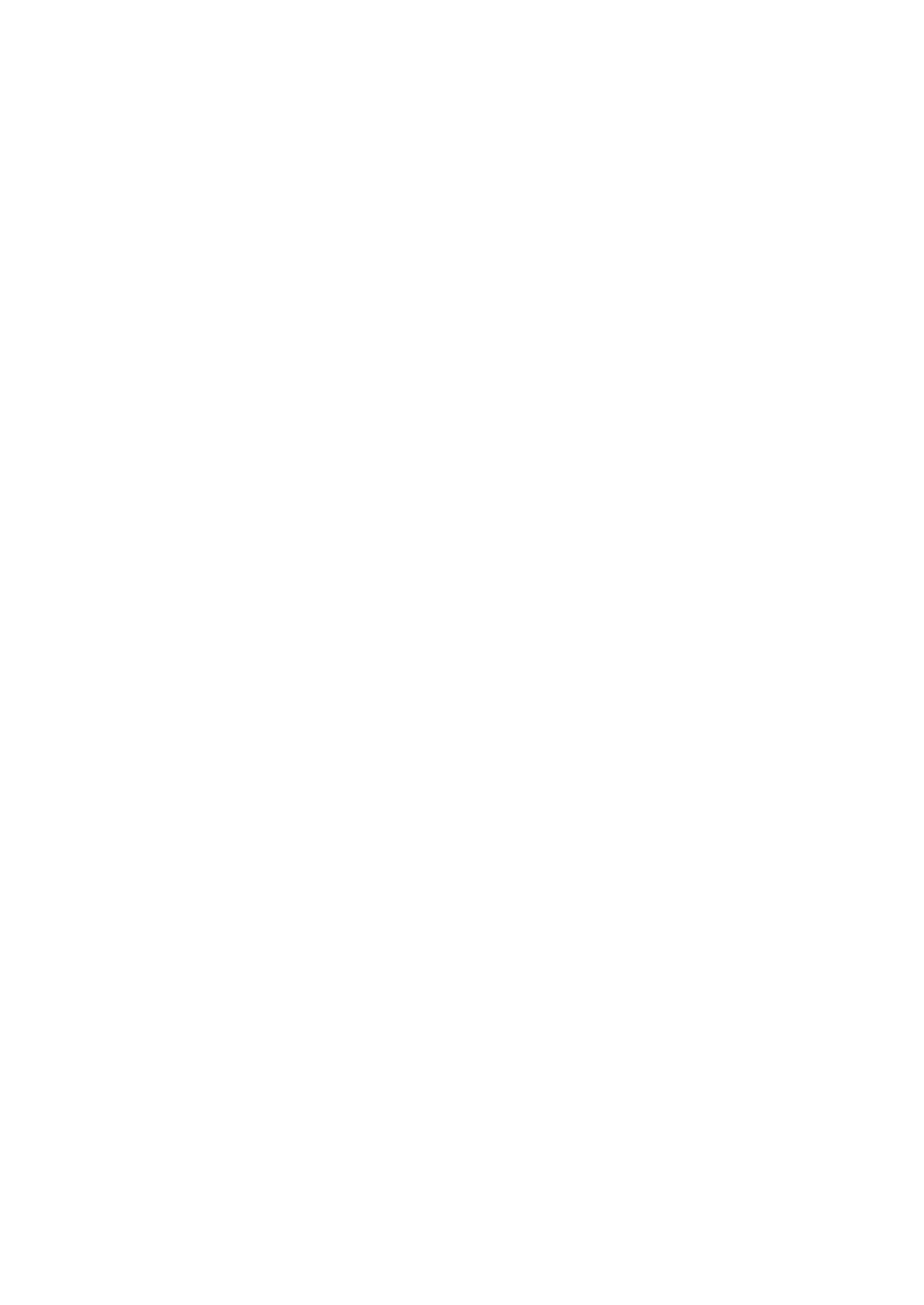

- Where it recommends approval of an application, to recommend any terms on which the approval is to be given
- To recommend whether or not a person remains suitable to be a foster parents and whether or not the terms of their approval remain appropriate:
	- i. On the first review carried out in accordance with regulation 28 (2)
	- ii. On the occasion of any other review, if requested to do so by the fostering
	- iii. services provider in accordance with regulation 28(5)
- To consider any case referred to it under regulation 27(9) or 28(10)

#### **National Minimum Standards for Fostering Services 2011**

Standard 14 – Fostering Panels and the Fostering Service's decision maker

- The fostering service implements clear written policies and procedures on recruitment to, maintenance of, the central list of persons considered them to be suitable to be members of a fostering panel and on the constitution of fostering panels.
- Panels provide a quality assurance feedback to the fostering service provider on the quality of reports being presented to panel.
- All necessary information is provided to panel members at least five working days in advance of the panel meeting to enable full and proper consideration.
- The fostering panel makes its recommendation on the suitability of a prospective foster carer within eight months of receipt of the prospective foster carer's application to be assessed.
- Foster carers and prospective foster carers are given the opportunity to attend and be heard at all panel meetings at which their approval is being discussed and to bring a supported to the panel if they wish.
- Fostering panels have access to medical expertise and legal advice as required.
- The panel chair ensures written minutes of panel meetings are accurate and clearly cover the key issues and views expressed by panel members and record the reasons for its recommendation.
- The number, skills, knowledge and experience of persons on the central list are sufficient to enable the fostering service to constitute panels that are equipped to make competent recommendations to the fostering service provider, taking into account the nature of the children and carers that the service caters for.

**Warren Cottage, Overton Drive, London, E11 2LW**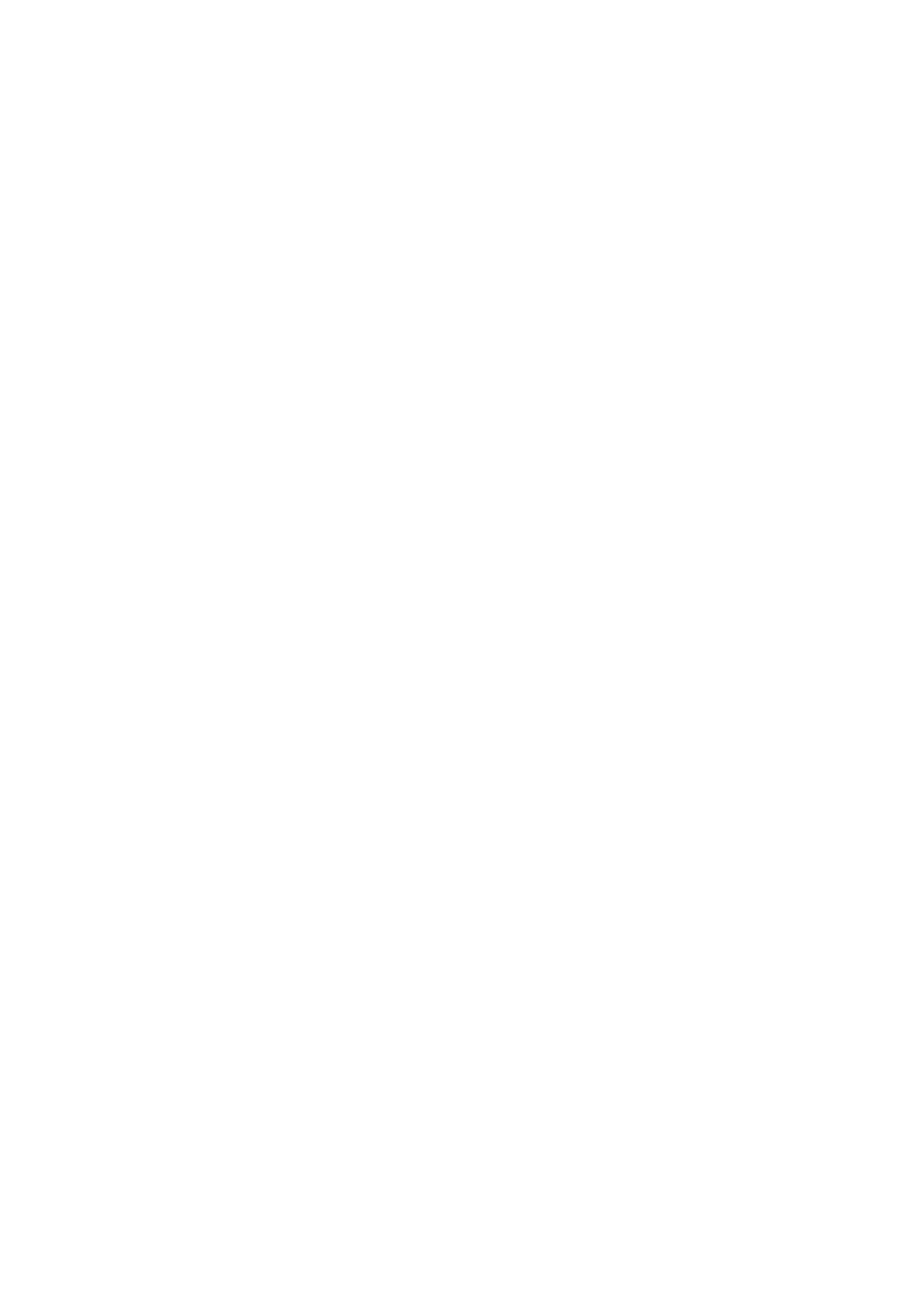

- The fostering service provider's decision maker makes considered decision that takes account of all the information available to them, including the recommendation of the fostering panel and, where applicable, the independent review panel, within seven working days of receipt of the recommendation and final set of panel minutes.
- The foster carer or prospective foster carer is informed orally of the decision maker's decision within two working days and written confirmation is sent to them within five working days.

Standard 19 – Suitability to work with children

- All people working in or for the fostering service, and the central list of persons considered suitable to be members of a fostering panel, are interviewed as part of the selection process and have references checked to assess suitability before taking on responsibilities. Telephone enquiries are made to each referee to verify the written references.
- The fostering service can demonstrate, including from written records, that it consistently follows good recruitment practice, and all applicable current statutory requirements and guidance, in foster carer selection and staff and panel member recruitment. This includes DBS checks. All personnel responsible for recruitment and selection of staff are trained in, understand and operate these good practices.
- **● Care planning, planning and case review (England 2010) regulations and guidance**
- **● Fostering Services Statutory Guidance Volume 4 2011**
- **● Family and Friends Care: Statutory Guidance 2011**

# **IRM: Independent Review Mechanism**

Since April 1st 2009, the remit of the IRM has included an independent review of fostering suitability applications from potential and current foster carers whose fostering service provider has decided not to approve them as a foster carer, or to terminate or change the terms of their approval. It gives prospective and existing foster carers a choice on who reviews the recommendation and is perceived as being more independent by applicants. The IRM however, does not have the power to deal with complaints against the fostering service provider.

#### **In some recent cases presented to the IRM the following were noticed:**

- Paperwork included factual errors, ambiguities, discrepancies and sometimes missing chronologies, genograms and outcomes of statutory checks. This led to panel to question agency quality control.
- The IRM was concerned that in some cases there was insufficient exploration and

**Warren Cottage, Overton Drive, London, E11 2LW**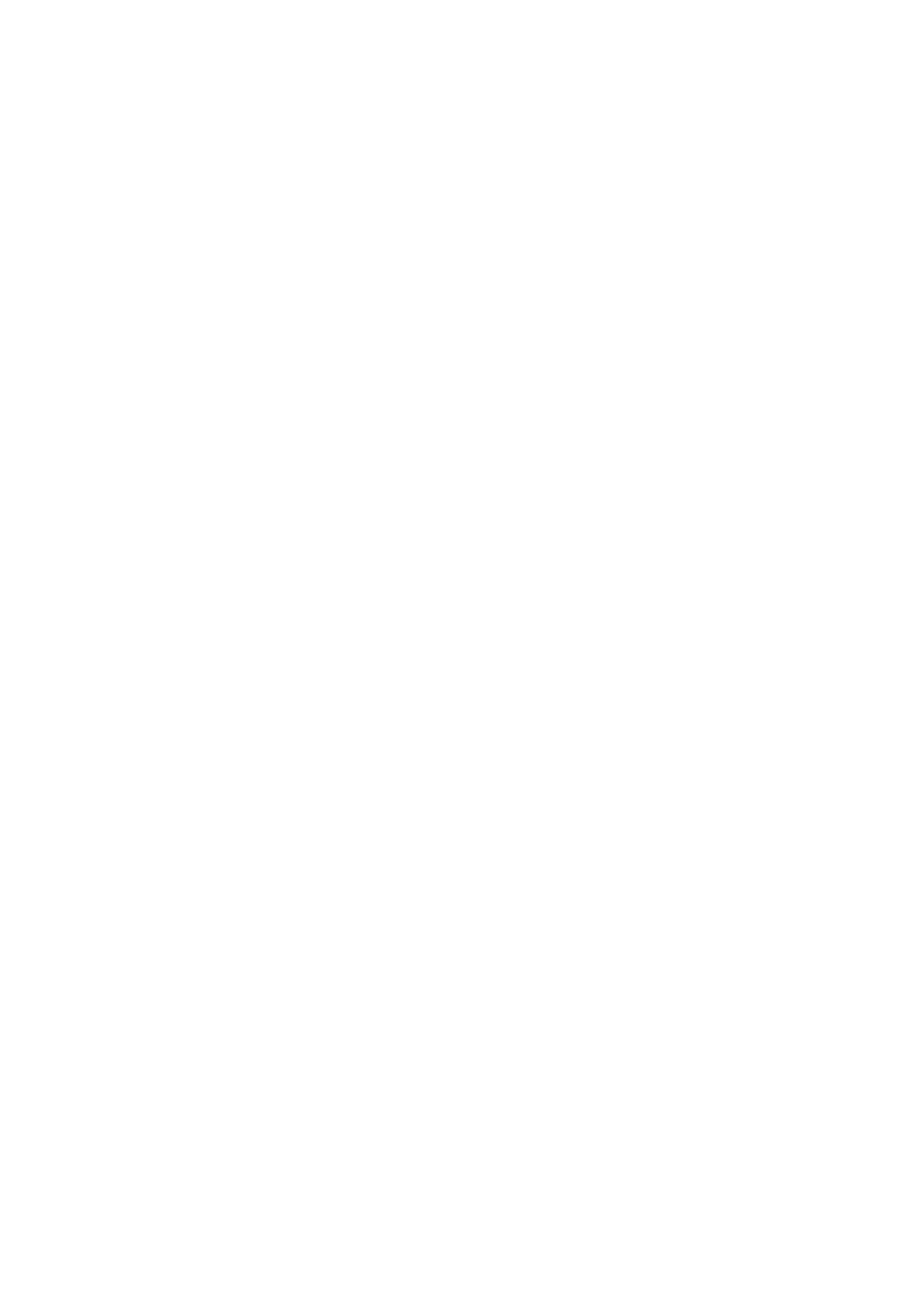

analysis of how fostering might impact on children in the family; and some assessment reports indicated little understanding of how birth children felt when their parents went back to fostering.

- The IRM panel commented in a number of cases that fostering assessments were superficial, insufficiently analytical and contained little information to evidence the statements made.
- Some carers had been approved without results of DBS checks, and others had not been subject to full health assessments, even where issues have been identified by the applicants.
- Where decision makers are proposing approval for respite placements only, the same standards of care should be required from the applicant as in full time placements.

## **Quality Assurance:**

Panel provides quality assurance feedback to the fostering service provider on the quality of reports presented to the panel.

#### **How will panel carry out this function?**

**How will any difference of opinions and conflicts be managed?**

# **Panel Chairperson/Vice Chair:**

The Chair of **Select FosterCare's** Independent Fostering Panel is appointed by the Decision Maker, who also conducts an annual review of the Chair's performance, and is not connected with its management or business operation. The Vice Chairperson can be an employee or director of the Agency but cannot have line management responsibilities for the agency's Social Workers.

The Chairperson's responsibilities include:

- Participating in the recruitment and annual review of Panel members
- Ensuring that all Panel members contribute fully to the discussions and recommendations of the Panel.
- Liaising with the Panel Adviser about who will attend the Panel in addition to Panel members.
- Ensuring that minutes of Panel meetings are comprehensive, clear and accurate including dissenting reservations on Panel recommendations.
- Managing the conduct of Panel members in promoting good practice and fairness in

**Warren Cottage, Overton Drive, London, E11 2LW**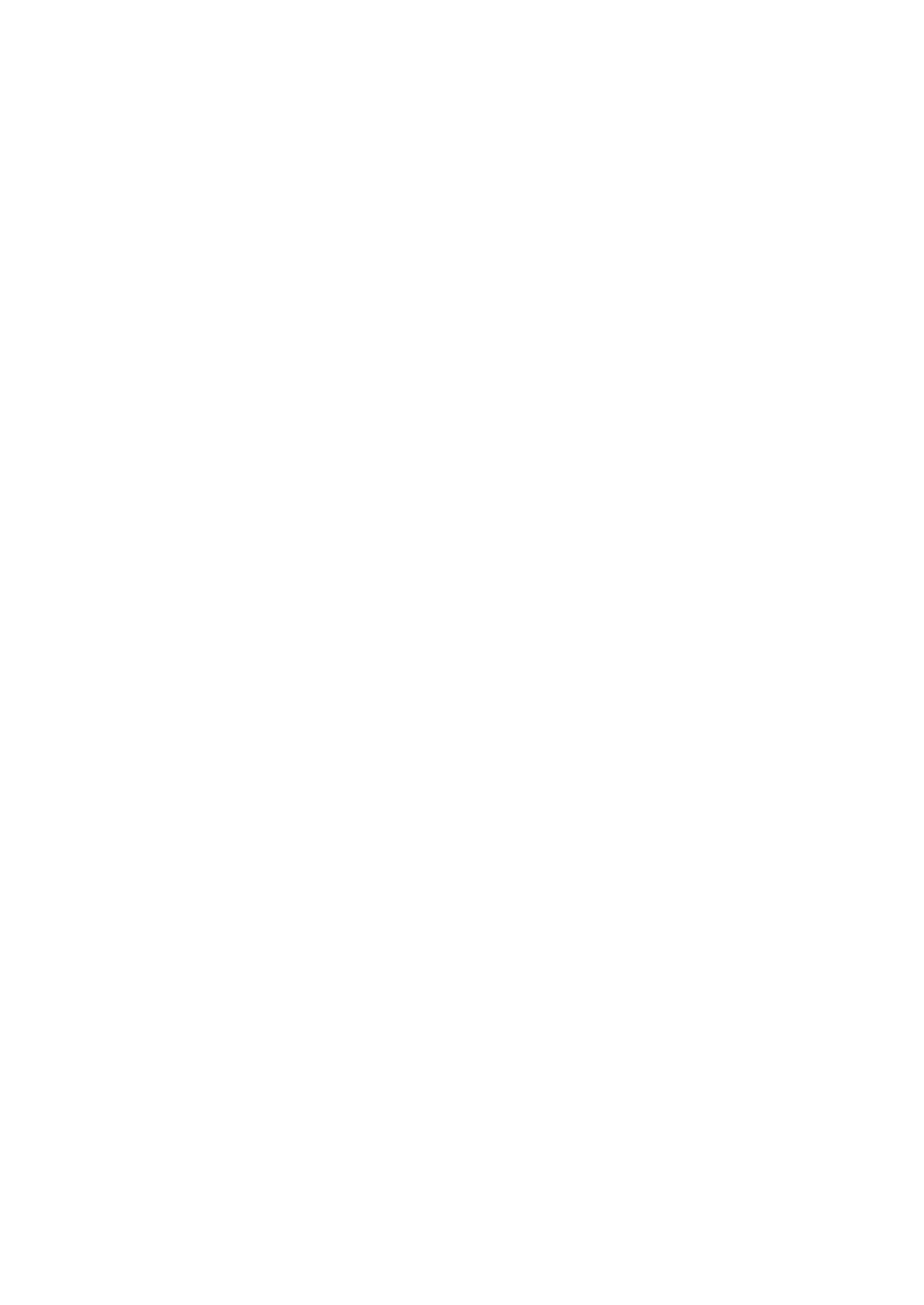

their deliberations.

● Producing the Annual Report of the Panel's work for **Select Fostercare Services**.

# **Protocol for Members of the Panel:**

Panel members and Chairperson/Vice Chairperson must fulfil the relevant Job Descriptions and Person Specification for their role.

- All Panel members are required to sign a Panel Membership Agreement with **Select Fostercare Services**.
- All Panel members will have a current enhanced DBS disclosure which will be updated every three years. Panel members must inform **Select Fostercare Services** without delay if they are convicted or cautioned for any criminal offence.
- Two written references (confirmed by verbal verification) will be required for Panel members.
- Each Panel member will have a file held by **Select Fostercare Services** containing details of their recruitment, references, personal details, photograph, 2 x proof of identity (of which, one must be a current passport or photocard driving licence), qualifications and experience and details of any complaints and allegations made against the Panel member, including details of the outcomes.
- New Panel members will be expected to observe at least one Panel meeting prior to ratification of full membership.
- New Panel members will receive an induction pack and receive support from the Panel Adviser.
- Panel members will receive regular periodicals concerning fostering and kept informed of developments, practice issues and legislation that relate to fostering by the Panel Adviser
- Panel members are expected to attend at least one of two Annual Training events and are consulted on the content and format of all Fostering Panel Training events.
- The performance of each Panel member will be reviewed annually by the Chair and Panel Adviser

# **Panel Adviser/Administrator:**

**Select Fosterare Services** has a Panel Adviser who is not a Panel member, but, whose role is to facilitate the operation and functions of the Panel including:

● Advising the Chair and Panel members as required on **Select Fostercare's** policies

**Warren Cottage, Overton Drive, London, E11 2LW**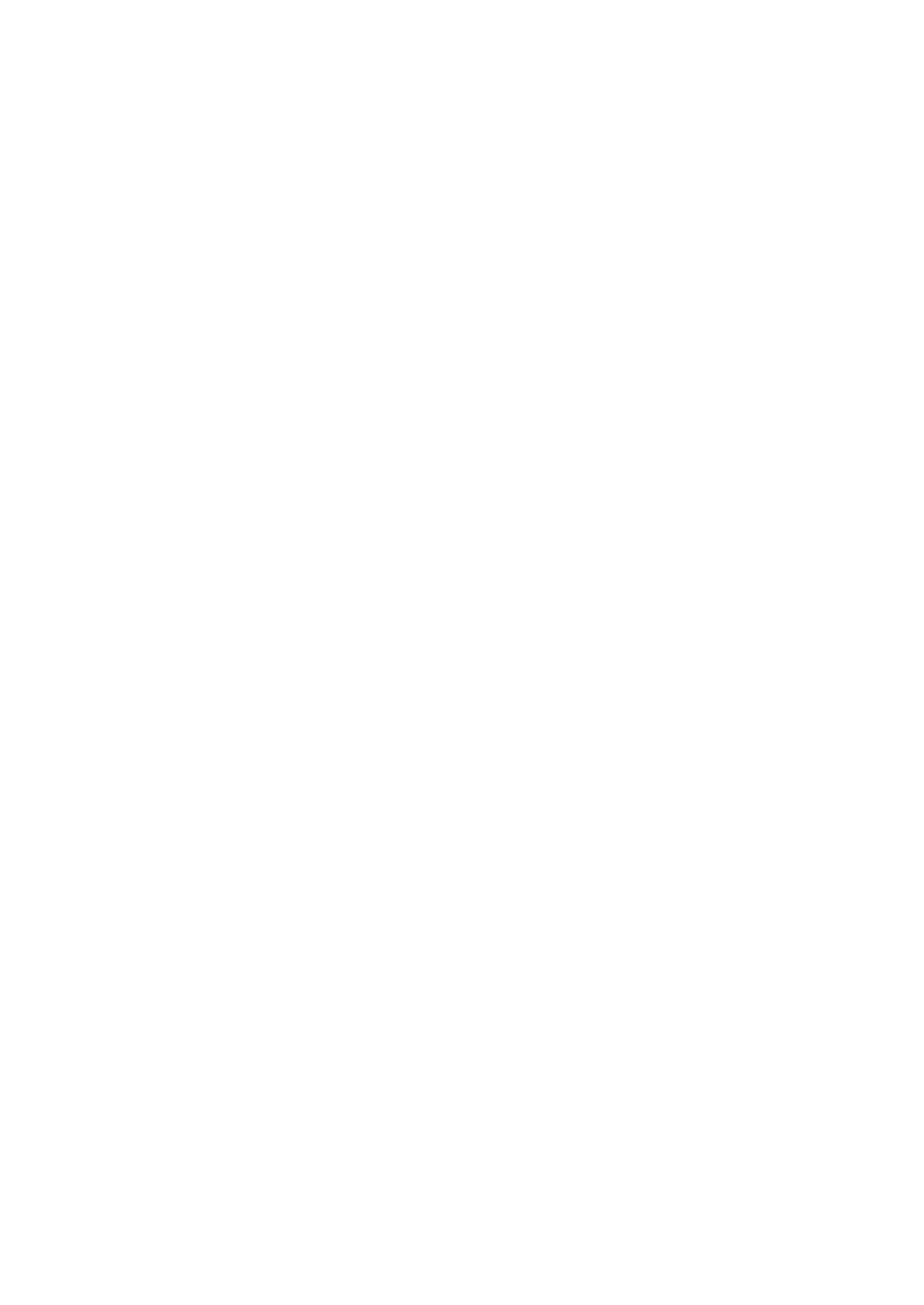

and procedures.

- Organising specialist advice to the Panel on medical and legal matters as required.
- Ensuring that comprehensive and appropriate papers are sent to Panel members at least one week before the Panel meeting and giving feedback to the Head of Service of any concerns or issues raised. The Panel Adviser does not have line management responsibility for Supervising Social Workers or the Foster Carer Assessors.
- Assisting in the recruitment, induction, training, termination and review of Panel members and overall Panel administration.
- Organising at least two agreed relevant training courses for Panel members and the Agency Decision Maker.
- Ensuring that invitations are sent out in a timely manner to Panel members, prospective Foster Carers/Approved Foster Carers, social workers and others.
- Responsible for ensuring that accurate minutes are produced and that written notifications of decisions, (from the Agency Decision Maker) on the Panel's recommendations are forwarded to Panel members within the agreed timescales.
- Forwarding the written recommendations of the Panel to the Agency Decision Maker

## **Panel Meetings:**

The Panel will usually meet once every 6 weeks or more frequently if needed and comprise of at least 5 members to discuss:

- Approval of prospective Foster Carers.
- Review/re-approval of Foster Carers.
- Complaints/ Allegations and Disruption reports.
- Termination of approval and resignations
- Quality Assurance
- The annual Foster Panel Report.
- **Select Fostercare's** annual report

Panel members have an equal role in the panel's recommendations and should therefore come prepared to contribute to the case discussions by reading all panel papers in advance of the meeting.

Panel members will discuss and agree on the issues they wish to explore with the applicant

**• t: 0208 536 4949 • e: admin@selectfostercare.co.uk • www.selectfostercare.co.uk**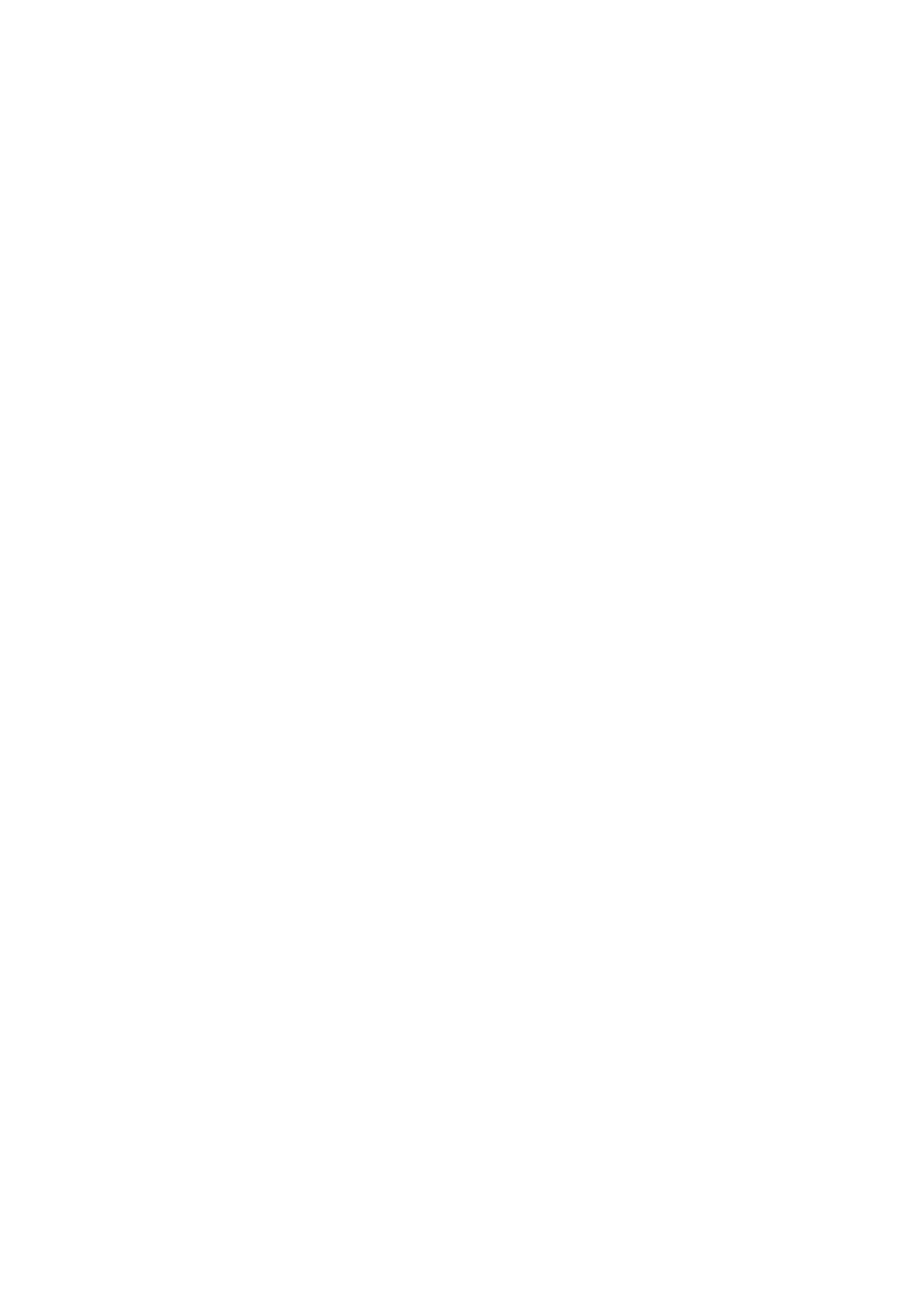

and Social Worker before they are invited to join the meeting. It is the Chairperson's' responsibility to coordinate the meeting and affords the applicant and Social Worker the opportunity to present additional information.

All Panel members must record a view about whether or not they support the recommendation. There is no Chair's casting vote. The recommendation will be that of the majority but the views of those who do not support the recommendations will be recorded. Abstentions' are not acceptable.

The Chairperson will summarise the discussions on each case, the recommendation and the reasons for it. The Chair will also advise all attendees of the Panels' recommendations and its reasons.

The Panel Adviser will convey (usually via the Assessor/Supervising Social Worker), the Panel's recommendations to all those involved (who were not at the meeting) within 24 hours and in writing within 5 working days.

## **Conflict of Interest:**

Panel members must always declare prior knowledge or interest in any case to be considered by the Panel. This declaration should be made to the Panel Adviser who will discuss the matter with the Panel chairperson/Vice Chairperson to determine whether the knowledge or interest is such as to warrant debarring the Panel member from participation in the case before the Panel.

#### **Administration/Minutes:**

The Panel Adviser is responsible for coordinating and producing the minutes of Panel meetings which must include:

- Date and time of Panel.
- Attendance including non-Panel members.
- Apologies for absences.
- Confirmation of accuracy and content of minutes from previous Panel meeting and any matters arising from it.
- Applicant/Foster Carer/child's details.
- Purpose of presentation before the Panel.
- Issues raised by Panel members.
- Issues discussed with Social workers and applicants/Foster Carers/children.
- Positives and difficulties/risk factors identified.

**Warren Cottage, Overton Drive, London, E11 2LW**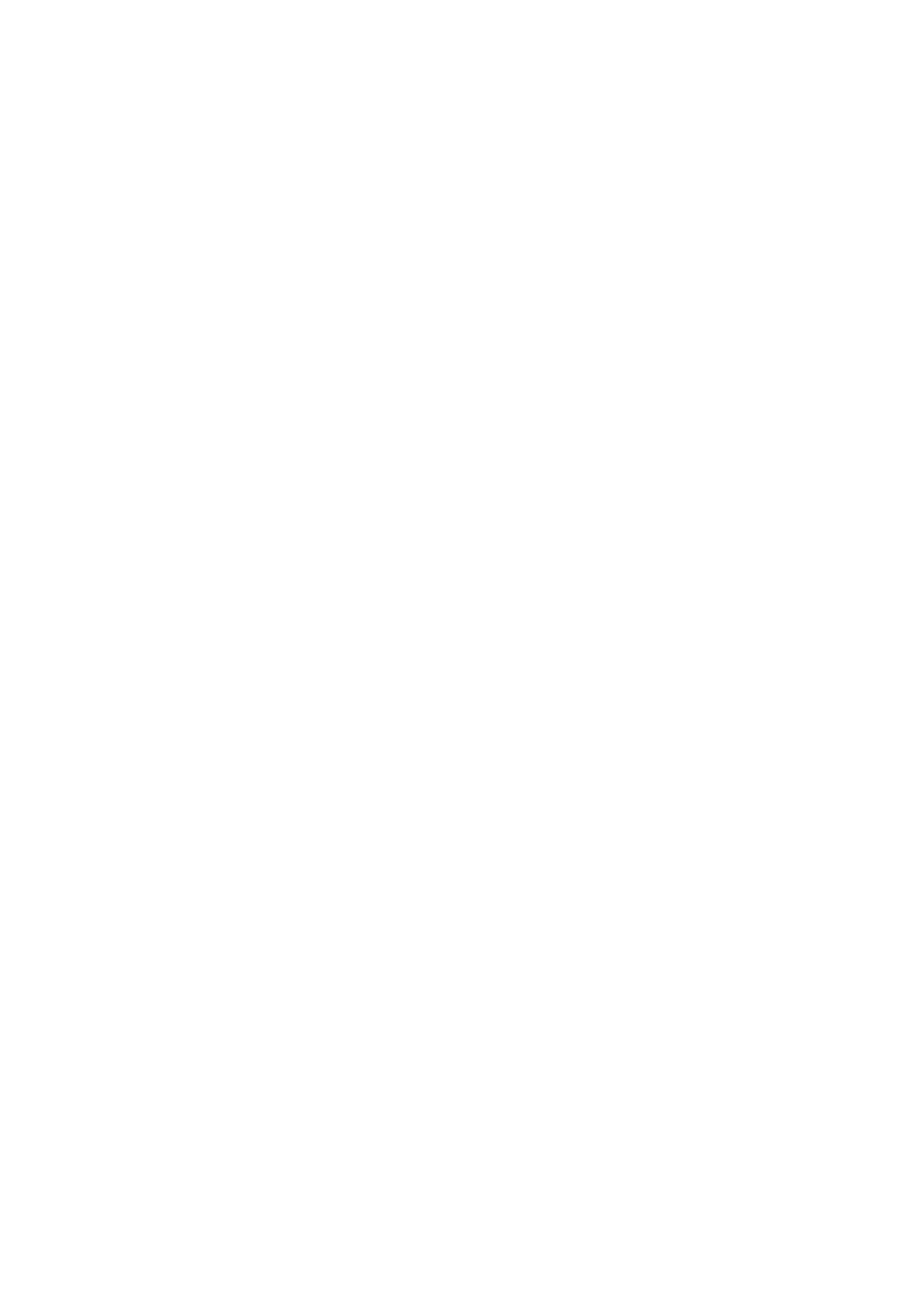

- All legal, medical and other specialist advice given.
- Recommendations and reasons, with reference to the report before the Panel.
- Advice from the Panel to the Decision Maker including reports from the Chairperson in respect of any deferment of recommendations.
- Details of whether the recommendations were unanimous and reasons given by those not able to support the recommendation.
- Any request from the Panel for additional information.
- Any other business for discussed.

The Panel members must agree the accuracy and content of minutes which must be checked at each Panel meeting for the previous Panel and signed by the Chairperson.

The minutes and recommendations relating to approval and review of Foster Carers will be placed on the Foster Carer's file. Foster Carers do not have the right to see Panel minutes but in conveying **Select Fostercare's** decisions they should be advised of positive and/or risk factors raised by the Panel and detailed in the minutes.

### **Deferments:**

On the rare occasions that there is insufficient information available to the Panel they will defer their recommendations pending receipt of the additional information.

Due to the distress caused by deferments to applicants, children and their families the Chairperson must present a separate report to the Decision Maker on deferments on a case by case basis with comments and observations. The Decision Maker must respond to the Chairperson and address any quality issues resulting in the reasons for deferment.

## **Recommendations/Notifications/Decision Making:**

At **Select Fostercare Services** we expect that the process of assessment and the Panel's recommendations are completed within 6 months of receipt of fostering applications. For other matters put before the Panel the timescale will be decided by the Agency Decision Maker and the Panel Adviser.

The Panel is restricted on recommendations it can make regarding the approval or reapproval of a Foster Carer whose status is under review:

- Recommendation to approve
- Terms of approval
- Recommendation to re-approve
- Recommendation to change terms of re-approval

**Warren Cottage, Overton Drive, London, E11 2LW**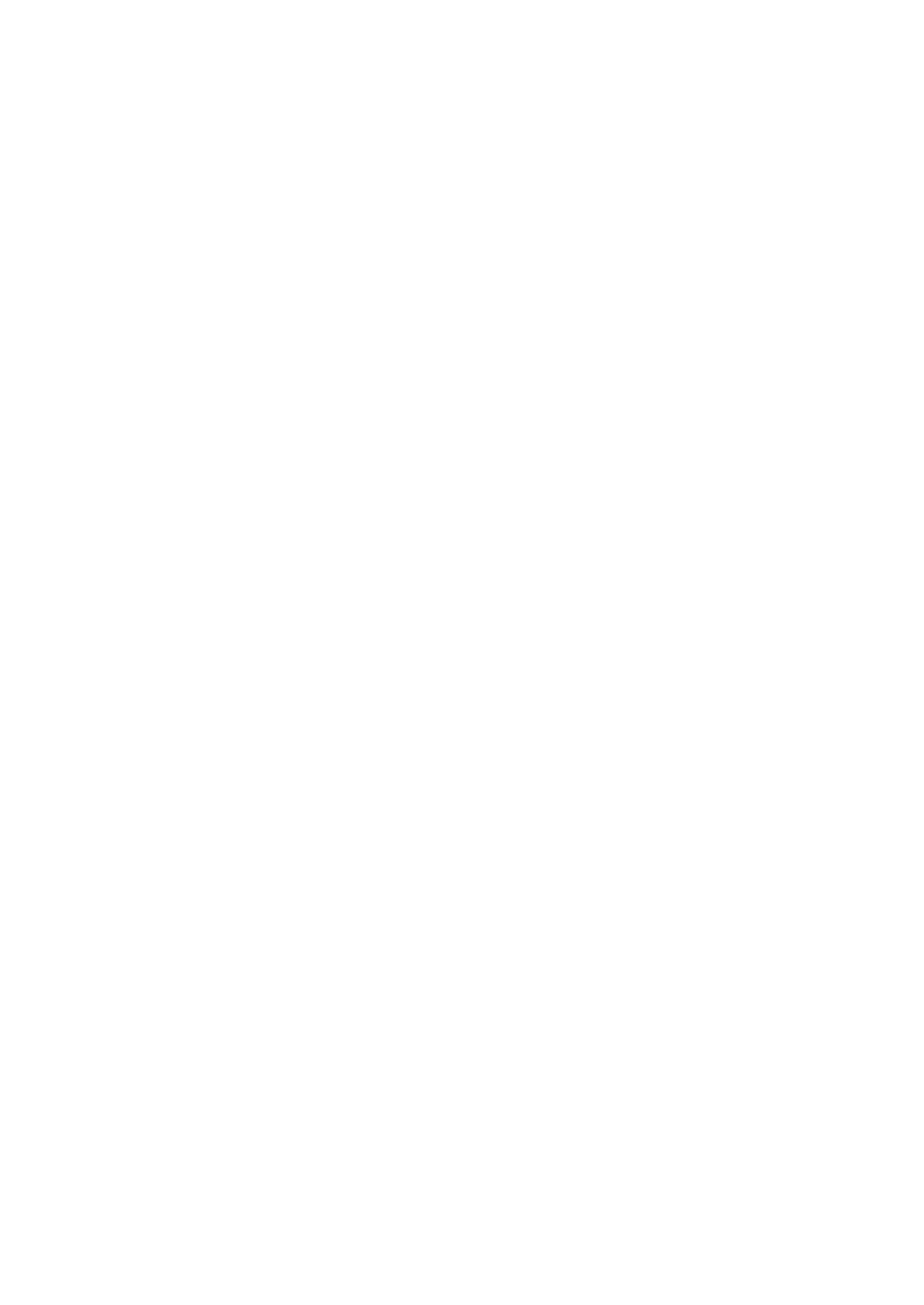

- Recommendation to exceed or not to exceed the usual foster home limit of 3 foster children
- Recommendation to terminate approval

The foster carer will receive oral feedback on the Panel's recommendation at the time of the Panel meeting, and the Decision Maker's decision orally within 2 working days of the Panel meeting, and then, in writing within 5 working days. The Decision Maker is required by regulations to take due account of the recommendations of the Panel.

## **Complaints and Representations:**

Any complaints about the Fostering Panel should be directed to the Panel Adviser or the Panel Chairperson in the first instance, to assist an informal resolution. If the matter is not resolved at this stage one, then the matter can move to stage 2 of **Select Fostercare's** complaints policies and procedures.

## **Tenure and Review of Fostering Panel Memberships:**

The Fostering Services Regulations 2011 removed time restrictions of tenure -ship on membership of Independent Fostering Panels.

Each Panel member will have an annual appraisal to consider and address issues of their performance and their continued membership and changes.

# **Select Foster Care**

- What is the Ethos Of Select Fostercare
- What will be the strengths of the agency in working with the Local Authority
- What will be some of the challenges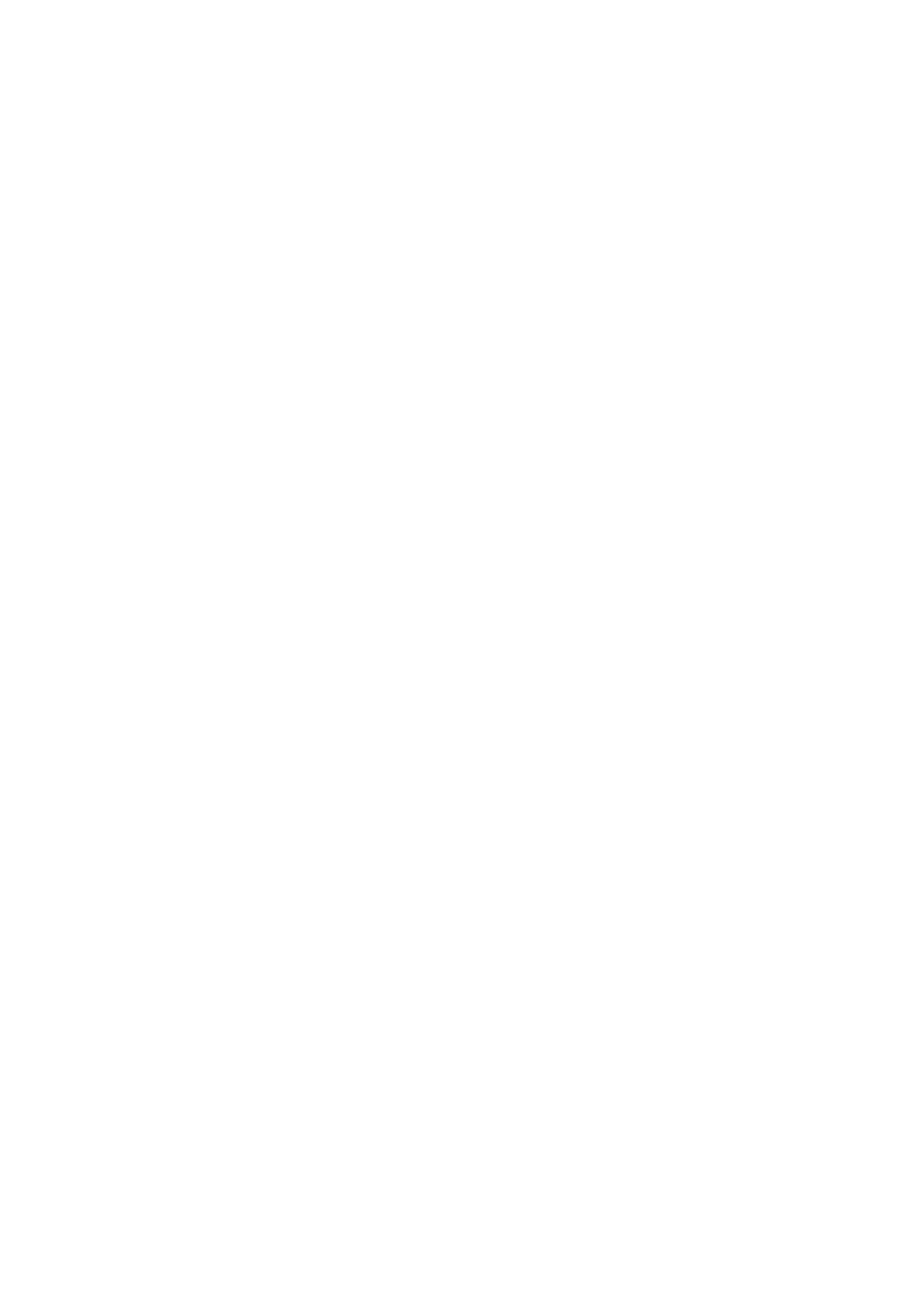

## **Fit To Foster:**

Which of the following circumstances would?

- a. Disqualify
- b. Seriously Affect
- c. Minimally affect
- d. Not affect at all

An application from prospective foster carers?

- 1. Falsify his or her age
	- a b c d
- 2. Female applicant, 35, is on long term renal dialysis her partner, 55, is healthy
	- a b c d
- 3. Female applicant, 40, has suffered from recurrent depression. She had in-patient treatment for depression following failed IVF treatment. Her GP is very supportive of the application.
	- a b c d
- 4. Applicants' 21 year old son (living away) has a caution for indecent exposure.
	- a b c d
- 5. A couple both aged 42, weigh 112 kgs (20 stones) and 129 kgs (23 stones) respectively. A previous agency medical advisor has turned them down. They were subject of a lot of publicity after this decision.
	- a b c d

**Warren Cottage, Overton Drive, London, E11 2LW**

**• t: 0208 536 4949 • e: admin@selectfostercare.co.uk • www.selectfostercare.co.uk**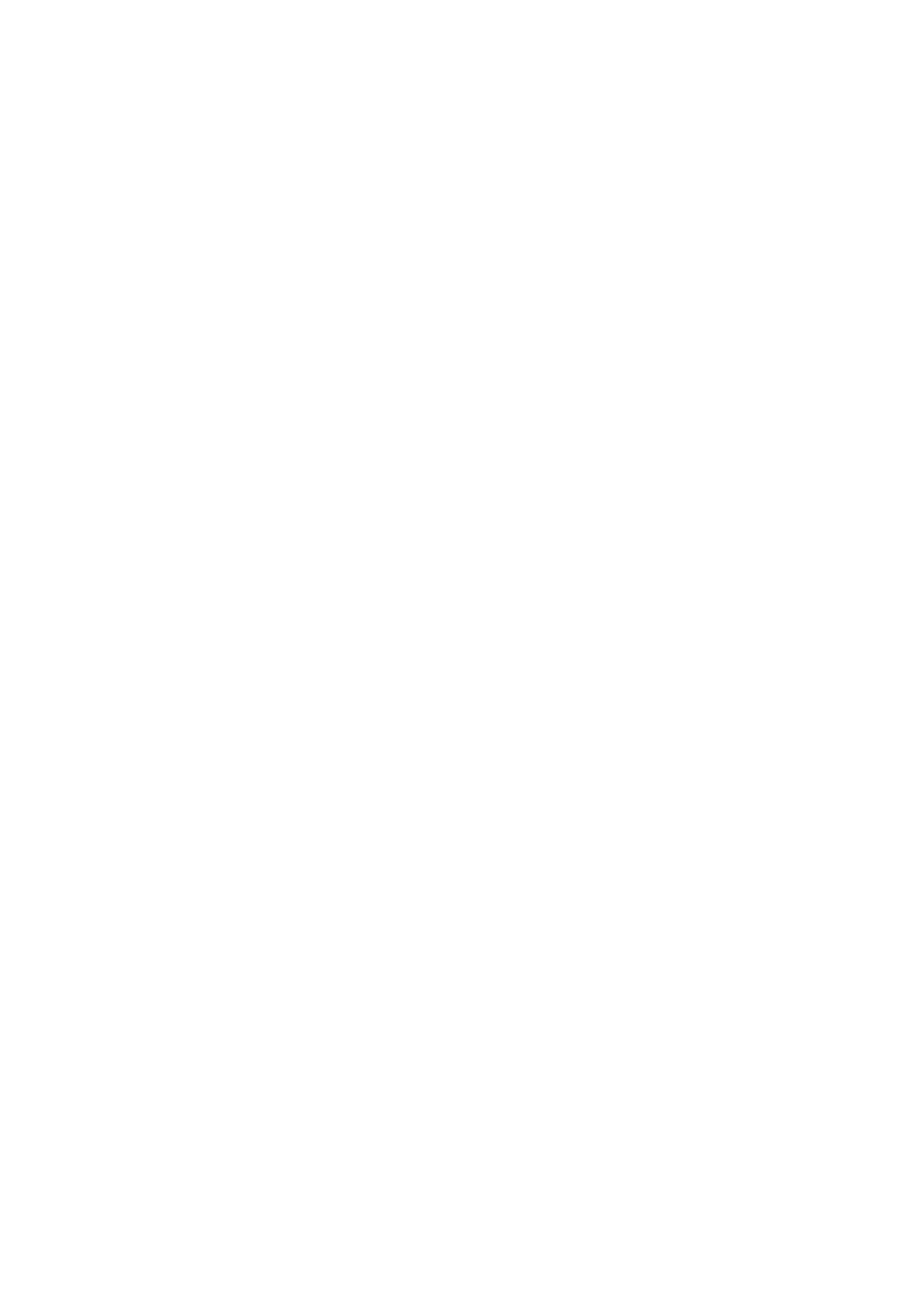

6. The applicants' both have a Facebook account and met through this. Their children (14 and 17) also have facebook accounts. a b c d 7. A white applicant expressed a preference for caring for white children only. a b c d 8. Male applicants are 'adrenalin junkies' enjoying adventure holidays. a b c d 9. A Pakistani couple and the female applicant does not speak English. a b c d 10.Couple owe £20,000 on their credit cards. a b c d

(Including Schedule 6 & 7 Reports – matters to be monitored, events and notifications)

The Fostering Service Regulations require that certain matters are **monitored** (Schedule 6) and that certain events are **notified** to the relevant agencies (Schedule 7).

In order to comply with these requirements the fostering worker concerned must complete and forward this form to the Registered Manager immediately any such events occurs. Where applicable the Incident Report form completed by the foster carer should be attached.

This process does not replace reporting and recording processes for foster carers and social workers/support workers, it is a specific addendum in relation to events that must be monitored or

**Warren Cottage, Overton Drive, London, E11 2LW**

**• t: 0208 536 4949 • e: admin@selectfostercare.co.uk • www.selectfostercare.co.uk**